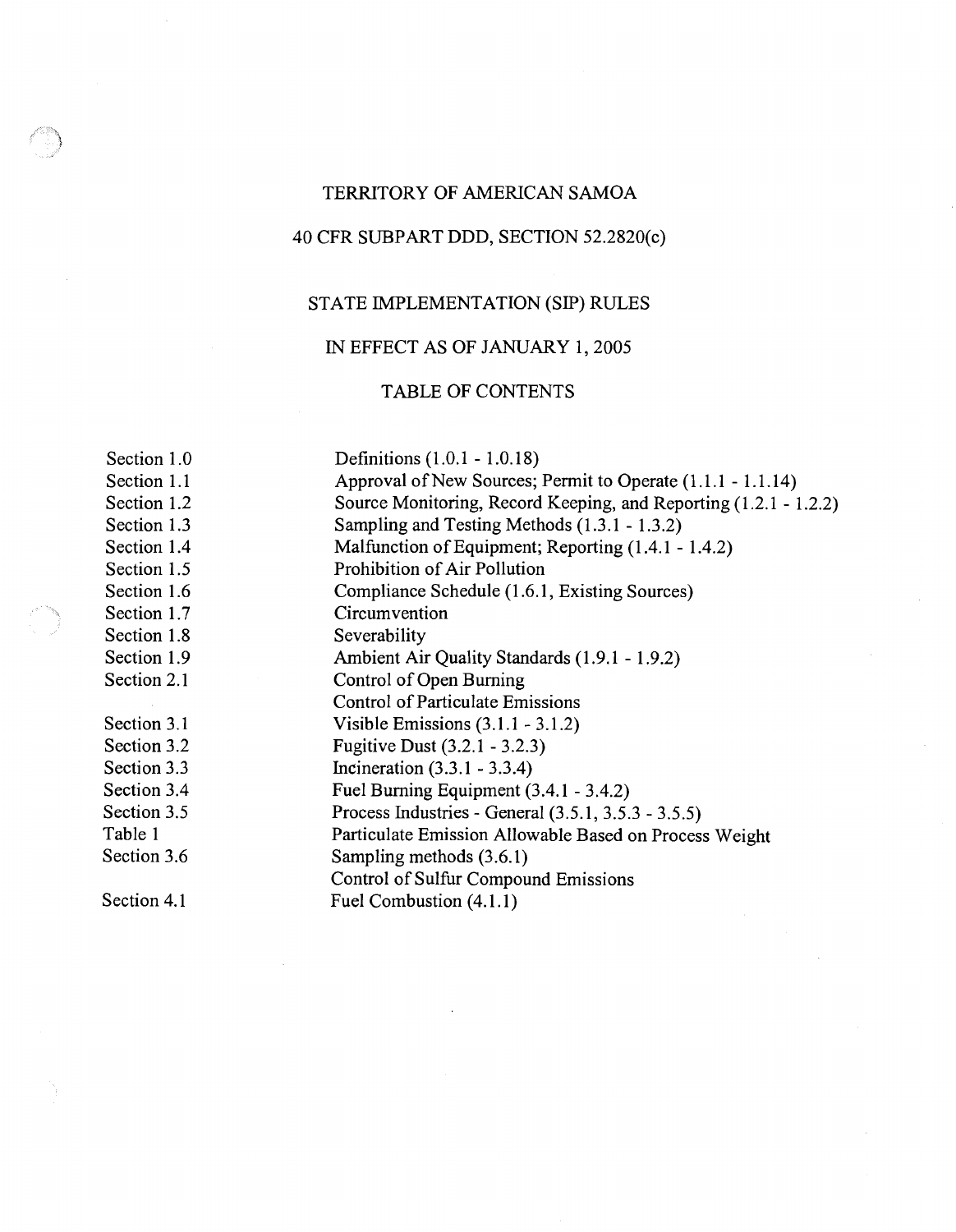### GENERAL PROVISIONS

### Definitions<sup>\*</sup>  $1.0$

"Air pollutant" shall mean dust, mist, fumes, smoke, other particulate  $1.0.1$ matter. vapor, gas, odorous substances, or any combination thereof.

 $\gamma$  -equivalence  $\mathcal{W}_\text{F}$  and location for  $\gamma$  .

- Antonikelijke e se izvinje z

- "Air pollution" shall mean the Presence in the outdoor atmosphere of  $1.0.2$ one or more air pollutants in such quantities and duration as is or tends to be injurious to human health or welfare, animal or plant life, or property or interferes with the enjoyment of life or property.
- "Chairman" shall mean the Chairman of the Environmental Quality  $1.0.3$ Commission.
- "Emission" shall mean the act of releasing or discharging air pollutants  $1.0.4$ into the ambient air from any source.
- "Existing source" shall mean any stationary source other than a new  $1.0.5$ source.
- "Fuel-burning equipment" shall mean any furnace, boiler, apparatus,  $1.0.6$ stack, and all appurtenances thereto, used in the process of burning fuel for the primary purpose of producing heat or power by indirect heat.
- "Fugitive dust" shail mean solid airborne particulate matter emitted  $1.0.7$ from any source other than through a stack.
- $1.0.8$ "Modification" shall mean any physical change to or change in the method of operation of a stationary source which increases the amount of any air pollutant emitted by such source or which results in the emission of any air pollutant not previously emitted.
- "New source" shall mean any stationary source, the construction or mod- $1.0.9$ ification of which is commenced after publication of any applicable proposed regulations.
- "Opacity" shall mean a state which renders material partially or wholly  $1.0.10$ impervious to rays of light and causes obstruction of an observer's view.
- "Open burning" shall mean the burning of any matter in such a manner  $1.0.11$ that the products of combustion resulting from the burning are emitted directly into the ambient air without passing through an adequate stack or flare.
- "Particulate matter" shall mean any material, except water in uncombined  $1.0.12$ form, that is or has been airborne and exists as a liquid or a solid at standard conditions.
- "Person" shall mean any individual, corporation, partnership, firm. as- $1.0.13$ sociation, trust, estate, pub1 ic or private institution, group, agency,

 $-1$  -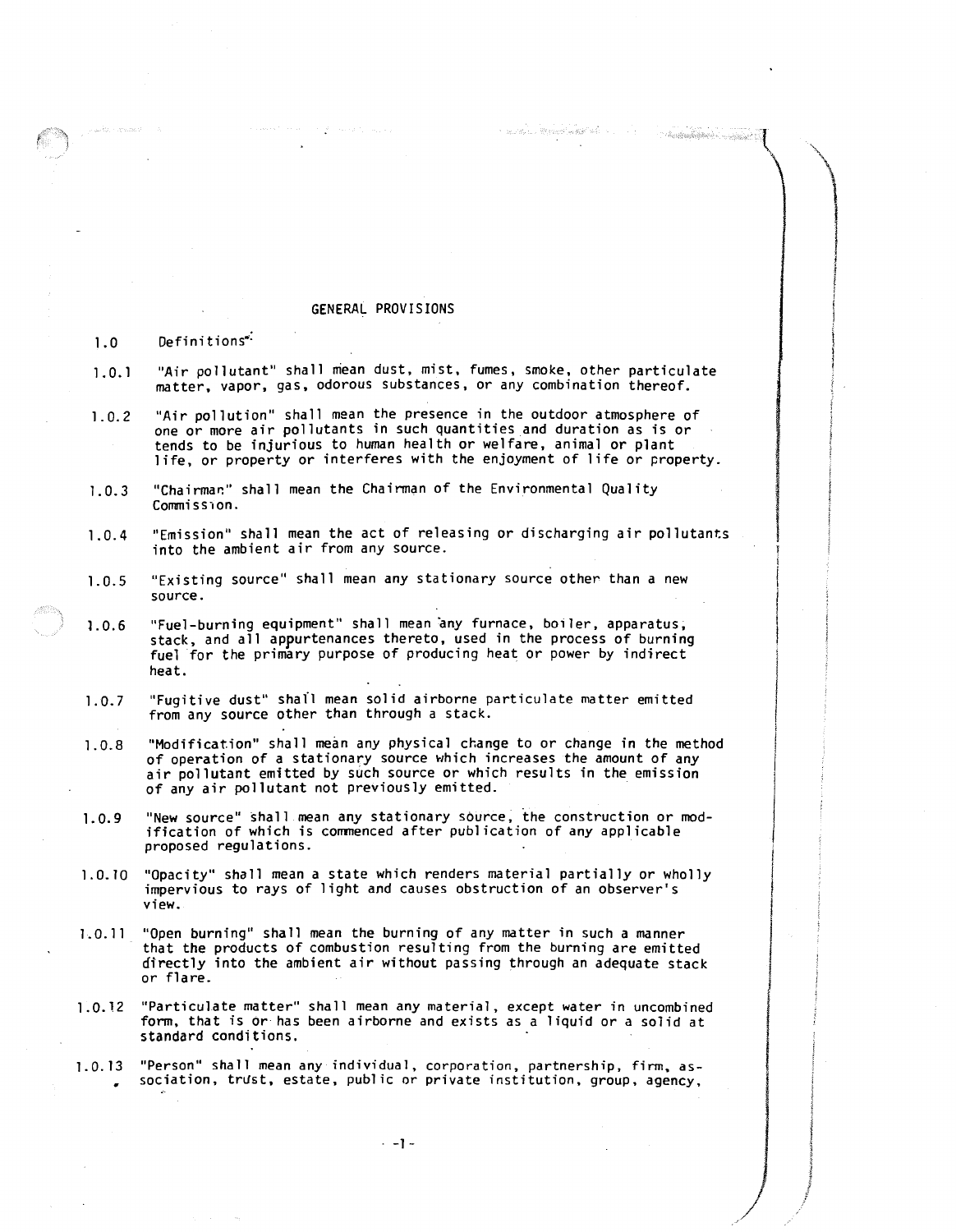political subdivision of this Territory, any other State or political subdivision or agency thereof or any legal successor, representative. agent, or agency of the foregoing.

- "Ringelmann chart" shall mean the chart published and described in the  $1.0.14$ U.S. Bureau of Mines Information Circular 8333.
- "Soiling index" shall mean a measure of the soiling properties of sus- $1.0.15$ pended particles in air determined by drawing a measured volume of air through a known area of Whatman No. 4 filter paper for a measured period of time, expressed as COH's/1,000 linear feet, or equivalent.
- "Source" shall mean any property, real or personal, which emits or may  $1.0.16$ emit any air pollutant.
- $1.0.17$ "Stack" shall mean any chimney, flue, conduit, or duct arranged to conduct emissions to the ambient air.
- 1.0.18 "Standard conditions" shall mean a dry gas temperature of 68° Fahrenheit and a gas pressure of 14.7 pounds per square inch absolute (20 C, 760  $mn$   $H$ a)
- $1.1$ Approval of new sources; permit to operate.
- $1.1.1$ Approval to construct:

(a) No person shall construct or cause the construction of any new source without first obtaining approval from the Chairman of the location and design of such new source.

(b) Application for approval to construct a new source shall be made by the owner or operator thereof on forms furnished by the Chairman.

(c) A separate application is required for each new source subject to rules and regulations.

(d) Each application shall be signed by the applicant, which signature shall constitute an agreement that the applicant will assume responsibility for the construction, or operation of the new source in accordance with applicable rules and regulations and will notify the Chairman in writing of the start up of operation of such source.

(e) Each application for approval to construct a new source shall be accompanied by siting information, plans, descriptions, specifications and drawings showing the design of the new source and the manner in which it will be operated and controlled.

(f) Any additional information, plans, specifications, evidence or doc-<br>umentation that the Chairman may require shall be furnished upon request.

Standards for granting approval to construct: No approval to construct  $1.1.2$ a new source shall be granted unless the applicant shows to the satisfaction of the Chairman that:

 $-2-$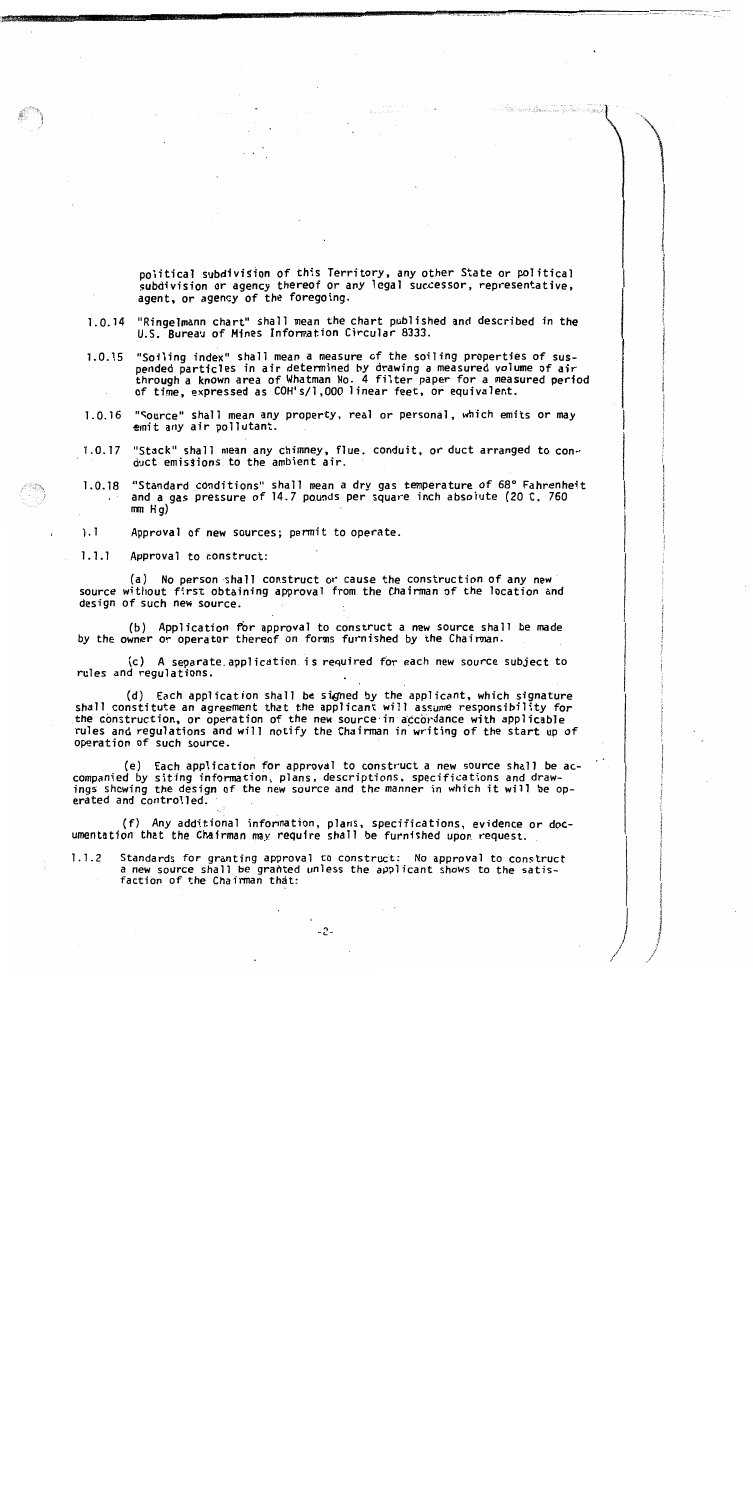(a) The ney source will operate without causing a violation of appl icable rules and regulations.

(b) The new source will not prevent or interfere with attainment or maintenance of any applicable ambient air quality standards.

1.1.3 Action on Applications:

(a) The Chairman shall act within 60 days on an application and shall notify the applicant in writing of his approval. conditional approval, or denial of the application.

(b) The Chairman shall set forth in any notice of denial his reasons for denial.

- 1.1.4 Conditional approval: The Chairman may impose any reasonable conditions upon an approval, including conditions requiring the new source to be provided with:
	- **(2)** Sampl ing ports of a size, number, and location as the Chairman may require,
	- (b) Safe access to eacheport,
	- (c) Instrumentation to monitor and record emission data, and
	- **(d)** Any other sampling and testfng facilities.
- 1.1.5 Cancellation of approval: The Chairman may cancel an approval if the constructibn or modification is not begun within 2 years from the date of issuance, or if during the construction work is suspended for one ' . year.

1.1.6 Permit to operate:

(a). No person.shal1 operate or cause the operation of a source without applying for and obtafriing a permit to operate from the Chairman. Application for a permit to operate a new source shall be made at least 30 days prior to start up of operation. .

(b) No person shall operate or cause the operation of an existing source without, within 90 days of the date of adoption of applicable rules and regulations, applying for a permit to operate such source or submitting a control plan for approval in accordance with section 1.6 of these regulations.

(c) No owner or operator shall operate or cause the operation of a source if the Chairman denies or revokes a permit to operate.

1.1.7 Standards for granting permits: No permit to operate shall be granted unless the applicant shows to the satisfaction of the Chairman that the source is in compliance with applicable rules and regulations.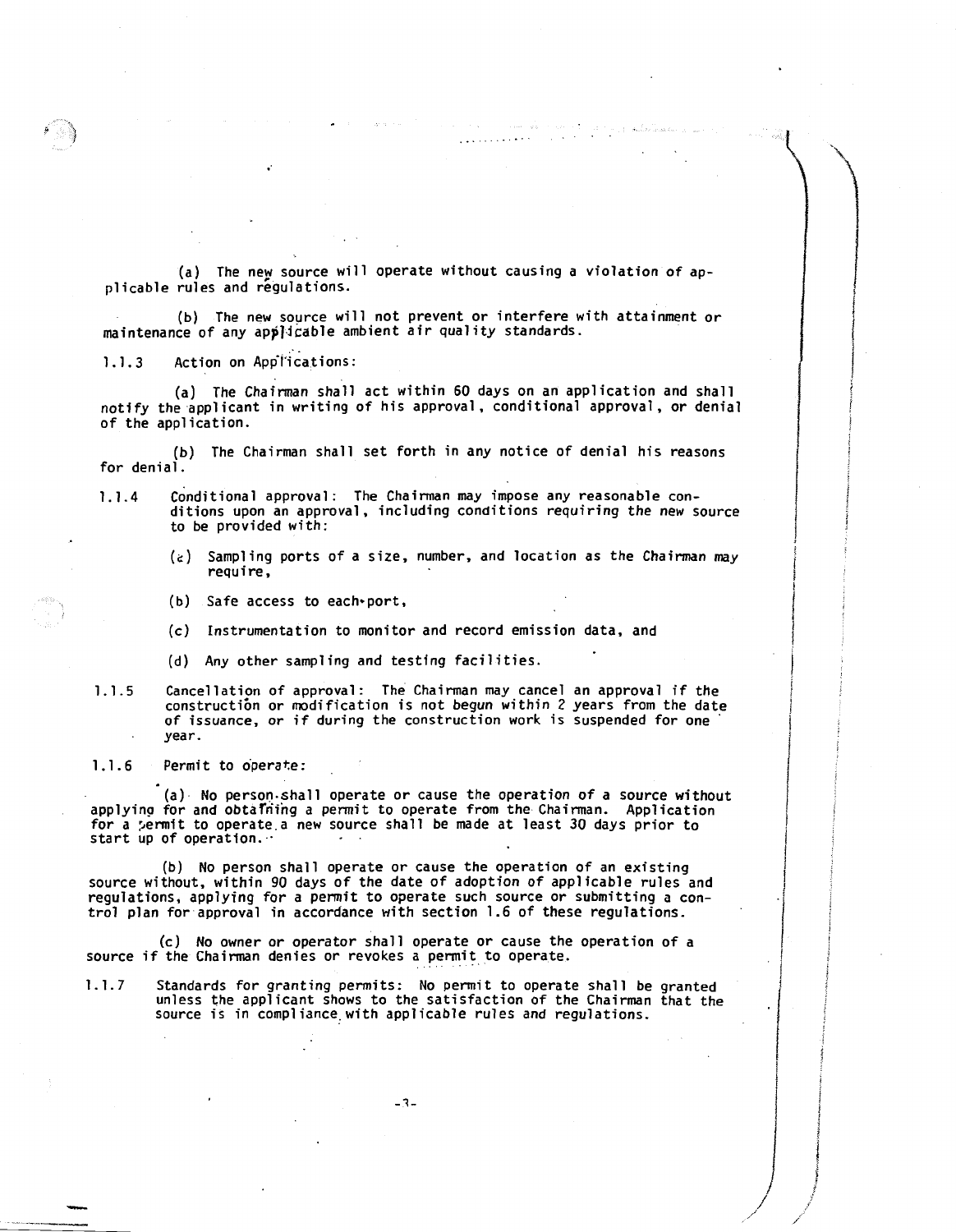1.1. Performance testing: Before a permit to opzrate is granted, the ap-plicant, if required by the Chairman, shall conduct performance tests in accordance with methods approved by the Chairman. Such tests shall be made at the expense of the applicant. The Chairman may monitor such tests and may also conduct performance tests.

1

an Alaysiya (Sanda ng Tang

<sup>I</sup>i

line and the second second second

i f

**International Property** 

1

1 /

I

1.1.9 Action on applications:

(a) The Chairman shall act within 60 days after start up on an application for a permit to operate a new source and within 60 days after receipt thereof, on an application to operate an existing source, and shall notify the applicant, in writing, of his approval, conditional approval, or denial of the application.

(b) The Chairman shall set forth in any notice of denial his reasons for denial.

1.1.10 Conditional permit: The Chairman may impose any reasonable conditions upon a penit.

1.1.11 Suspension or revocation of permit:

(a) The Chairman may suspend or revoke a permit to operate for violation of applicable rules and regulations.

(b) Suspension or revocation of a permit to operate shall become final 10 days after service of notice on the holder of the permit.

(c) A permit to operate which has been revoked pursuant to these regu-lations shall be surrendered forthwith to the Chairman.

1.1.12 Transfer of permit: The holder of a permit may not transfer it without the prior written approval of the Chairman.

1.l.13 Exemptions; Approval to construct or a permit to operate shall not be required for:

(a) The installatidn or alteration of an air pollutants detector, air pollutants recorder, combustion controller, or combustion shutoff.

(b) Air conditioning or ventilating systems not designed to remove air pollutants generated by or released from equipment.

(c) Fuel burning equipment, other than smoke house generators, which: use gas as a fuel for space heating, air conditioning, or heating water; is used in a private dwelling; has a heat input of not more than 350,000 8.t.u. per hour (8G.2 million gm-cal/hr. ); or is used for space heating, other than boilers and hot air furnaces.

(d) Mobile wternal combustion engines.

(e) Laboratory equipment used exclusively for chemical or physica**<sup>1</sup>** analyses.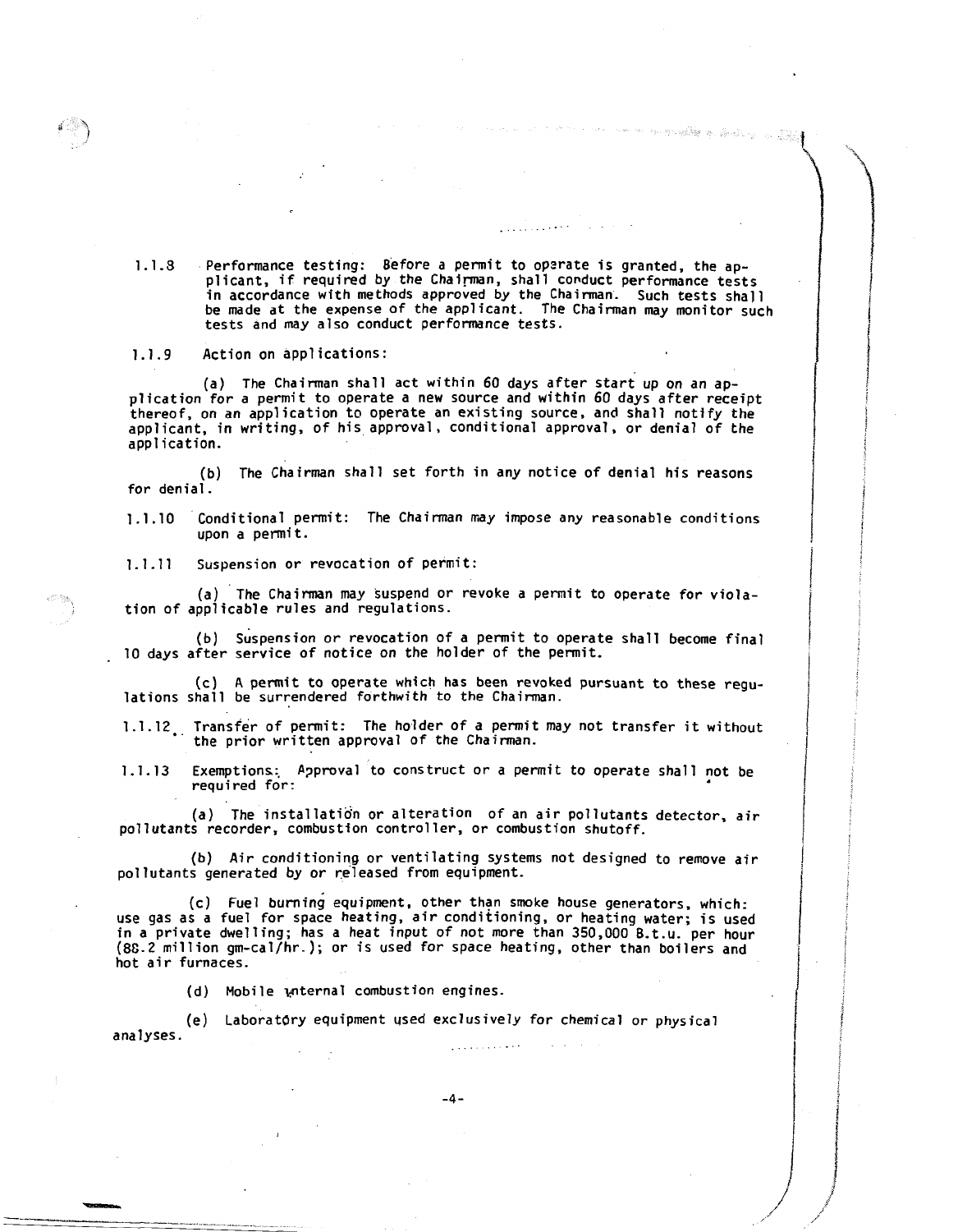$(f)$  Other sources of minor significance specified by the Chairman.

 $\label{eq:main} \mathcal{P}(\mathcal{L}(\mathcal{D},\mathcal{D},\mathcal{D},\mathcal{D},\mathcal{D},\mathcal{D}))$ 

1.14 Possession of approval to construct or modify or a permit to operate.<br>shall not relieve any person of the responsibility to comply with applicable emission limitations or other regulations.

 $\label{eq:2.1} \mathcal{O}(\log\log\log_{10}(\sqrt{\log_{10}}\log_{10})\log_{10}(\sqrt{\log_{10}}\log_{10}(\sqrt{\log_{10}}\log_{10}(\sqrt{\log_{10}}\log_{10}(\sqrt{\log_{10}}\log_{10}(\sqrt{\log_{10}}))))))$ 

- Source Monitoring, Record Keeping, and Reporting.  $1.2$
- The Chairman may require the owner or operator of any air pollutant  $1.2.1$ source to install, use, and maintain such monitoring equipment, sample such emissions, establish and maintain such records, and make such periodic emission reports as the Chairman shall prescribe.
- Records and reports prescribed by the Chairman shall be recorded, com- $1.2.2$ piled, and sumbitted on forms furnished by the Chairman.
- Sampling and Testing Methods  $1.3$

εń,

- $1.3.1$ All tests shall be made and the results calculated in accordance with test procedures approved by the Chairman. **A11** tests shall be made under the direction of persons qualified by training and/or experience in the field of air pollution control.
- The Chairman may conduct tests of emissions of air pollutants from any  $1.3.2$ source. .Upon request of the Chairman. the person responsible for the source to be tested shall provide necessary ports in stacks or ducts and such other safe and proper sampling and testing facilities, exclusive of instruments and sensing devices, as may be necessary for proper determination of the emissions of air pollutants.
- $1.4$ Malfunction of Equipment; Reporting
- In the case of shutdown of air pollution control equipment for neces- $1.4.1$ sary scheduled maintenance, the intent to shut down equipment shall be reported to the Chairman at least twenty-four (24) hours prior to the planned shutdown. Such prior notice shall include, but is not limited to the following:

(a) Identification of the specific facility to be taken out of service as well as its location and permit number.

(b). The expected length of time that the air pollution control equipment will be out of service.

(c) The nature and quantity cf emissions of air pollutants likely to be emitted during the shutdown period.

(d) Measures such as the use of off-shift labor and equipment that will be taken to minimize the length of the shutdown period.

(e) The reasons that it would be impossible or impractical to shutoown the. source operation during the maintenance period.

 $-5-$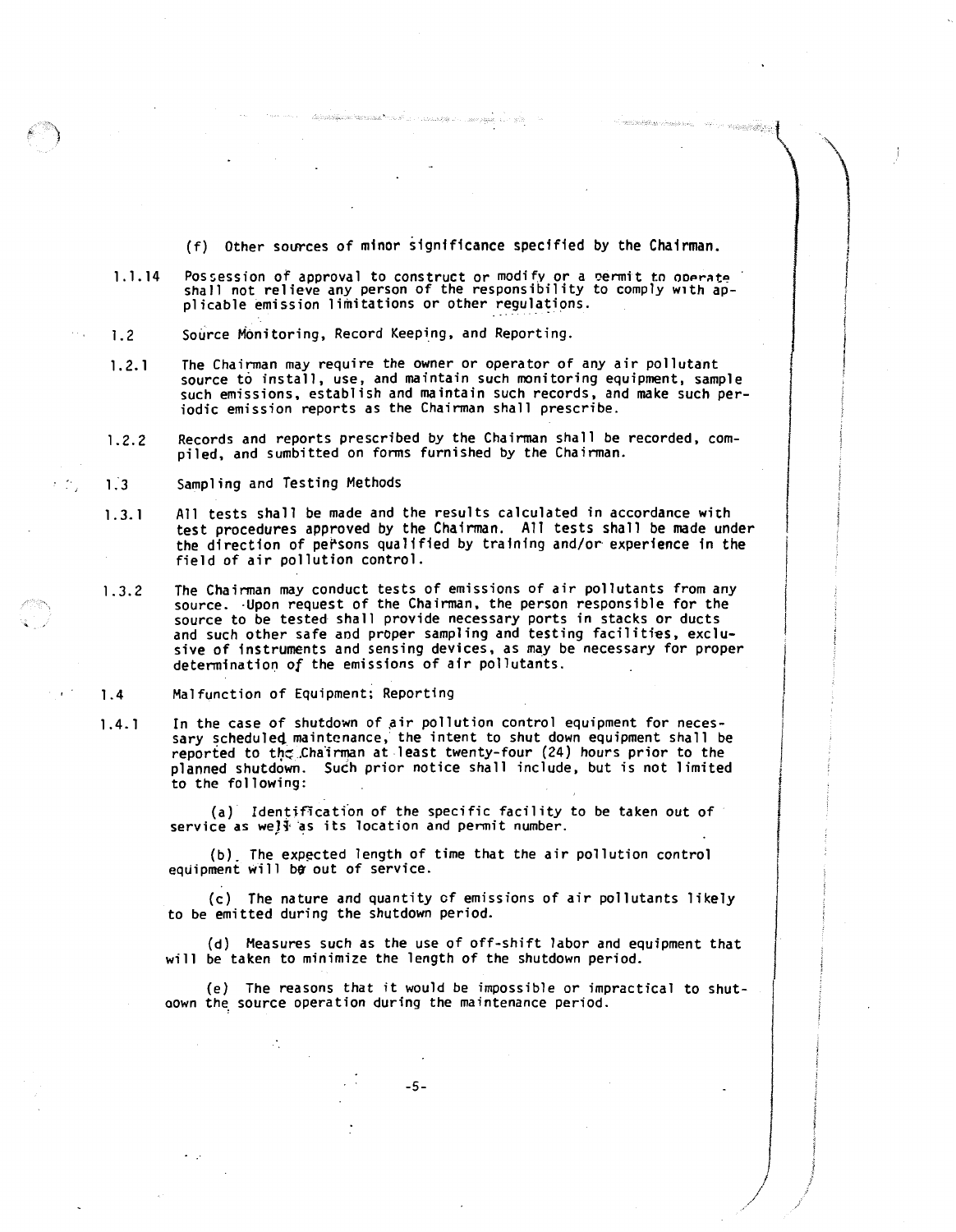1.4.2 In the event that any emission source. air pollution control equipment or related facility breaks down in Such a manner as :o cause the emission of air pollutants in violation of applicable rules and regulations, the person responsible for such equipment shall immediately notify the Chairman of such failure or breakdown and provide a statement giving all pertinent facts. including the estimated duration of the breakdown. The Chairman'shall be notified when the condition causing the failure or breakdown has been corrected and the equipment is again in operation.

a Milletta alla muodella suomalainen muoden muodella ja sekä maanisesta tai ovat oli tai tai tai tai tai tai mu

a da kasa da wasan ƙwallon ƙafa ta ƙasar Tanzani ya Tanzani ya Tanzani ya Tanzani ya Tanzani ya Tanzani ya Tanzani ya Tanzani ya Tanzani ya Tanzani ya Tanzani ya Tanzani ya Tanzani ya Tanzani ya Tanzani ya Tanzani ya Tanza

### $1.5$ Prohibition of Air Pollution

No person shall permit or cavse air pollution, as defined in section 1.02 of this part.

- Compliance Schedule. Except as otherwise specified, the compliance  $1.6$ with the provisions of applicable rules and regulations shall be accor'ding to the following time schedule.
- 1.6.1 Existing sources. All existing sources not in compliance with applicable rules and regulations on the date of adoption of such rules and regulations shall be in compliance within six months of the date of adoption unless the owner or person responsible for the operation of the source shall have submitted to the Chairman a control plan and schedule for achieving compliance, such plan and schedule to contain a date on or before which compliance will be attained, and such other in-<br>formation as the Chairman may require. If approved by the Chairman, such date will be the date on which the person shall comply. The Chairman may require persons submittfng such a plan to submit subsequent periodic reports on progress in achieving compliance. In no event shall the control plan and schedule prescribe a compliance date later than three years from the date of adoption of applicable rules and regulations.
- $1.7$ Circumvention. No person shall install or cause the installation or use of any device or any means which, without resulting in reduction in the total amount of air pollutant emitted, conceals or dilutes an emission of air pollutant which would otherwise violate applicable rules and regulations.
- Severability. If any provisions of these regulations or the applica- $1.8$ tion thereof to any person or circumstances is held to be invalid, such invalidity shall not affect other provisions or application of any other part of these regulations which can be given effect without the invalid provisions or application, and to this end the provisions of these regulations and the various applications thereof are declared to be severable.
- $1.9$ Ambient Air Quality Standards
- The ambient air quality standards for the Territory of American Samoa  $1.9.1$ shall be the same as the National Secondary Air Quality Standards. [See Federal Register dated April 30. 1971 entitled National Primary

 $-6-$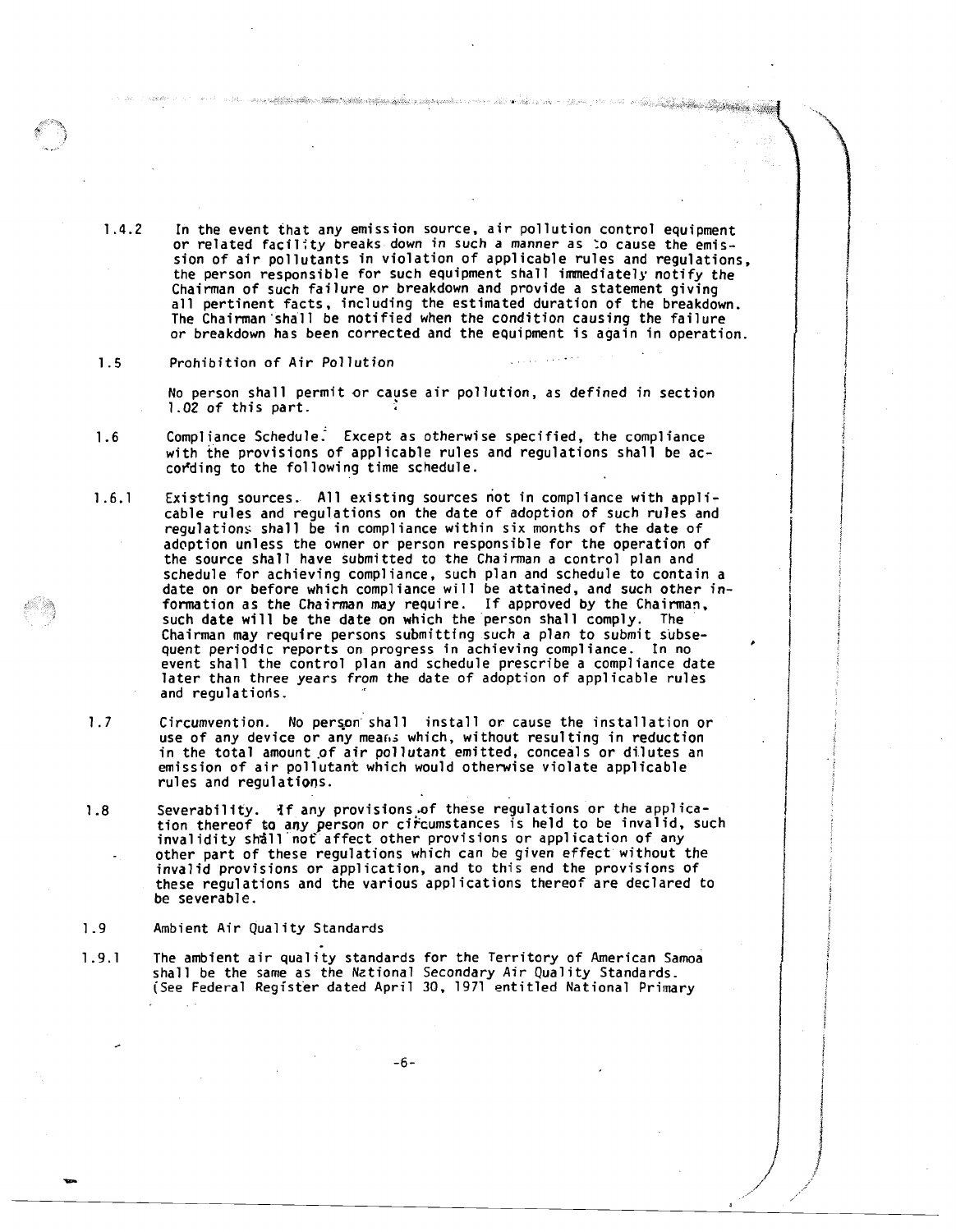and Secondary Ambient Air Quality Standards). These standards are enumerated below:

| Pollutant       | Yearly Mean, ug/m <sup>3</sup> | Yearly Maximum, ug/m <sup>3</sup> | Time                  | Other, $ug/m3$                                    |
|-----------------|--------------------------------|-----------------------------------|-----------------------|---------------------------------------------------|
| SO <sub>2</sub> | 60 (arithmetic)<br>(0.02)      | 260<br>(0.1)                      | 24-hours              | 1300 yearly<br>$(0.5)$ 3 hr.<br>Max.<br>Secondary |
| Particulate     | 60 (geometric)                 | 150                               | 24-hours              |                                                   |
| CO.             |                                | 10 mg/m<br>9)<br>4 $mg/m$<br>(35) | 8-hours<br>1-hour     |                                                   |
| Oxidants        |                                | 160<br>(0.08)                     | 1-hour                |                                                   |
| HC              |                                | 160<br>(0.24)                     | 3-hours<br>$(6-9 am)$ |                                                   |
| NO              | 100 (arithmetic)<br>(0.05)     |                                   |                       |                                                   |

AMBIENT AIR OUALITY STANDARDS

numbers in parenthesis are ppm equivalents.

These numerical air quality standards are the maximum allowable concentrations of pollutants in the ambient air necessary to protect the health and welfare of the people of American Samoa. No degradation of the quality of  $1.9.2$ concentrations of the identified pollutants are lower than the numerical standards established by these regulations unless it has been adequately demonstrated to the Chairman of the Environmental Quality Coun-<br>mission that a degradation of the air quality in an area is justified as<br>a result of necessary economic or social development and that such lowering of air quality will not seriously interfere with or become injurious to any assigned use made thereof.

 $-7-$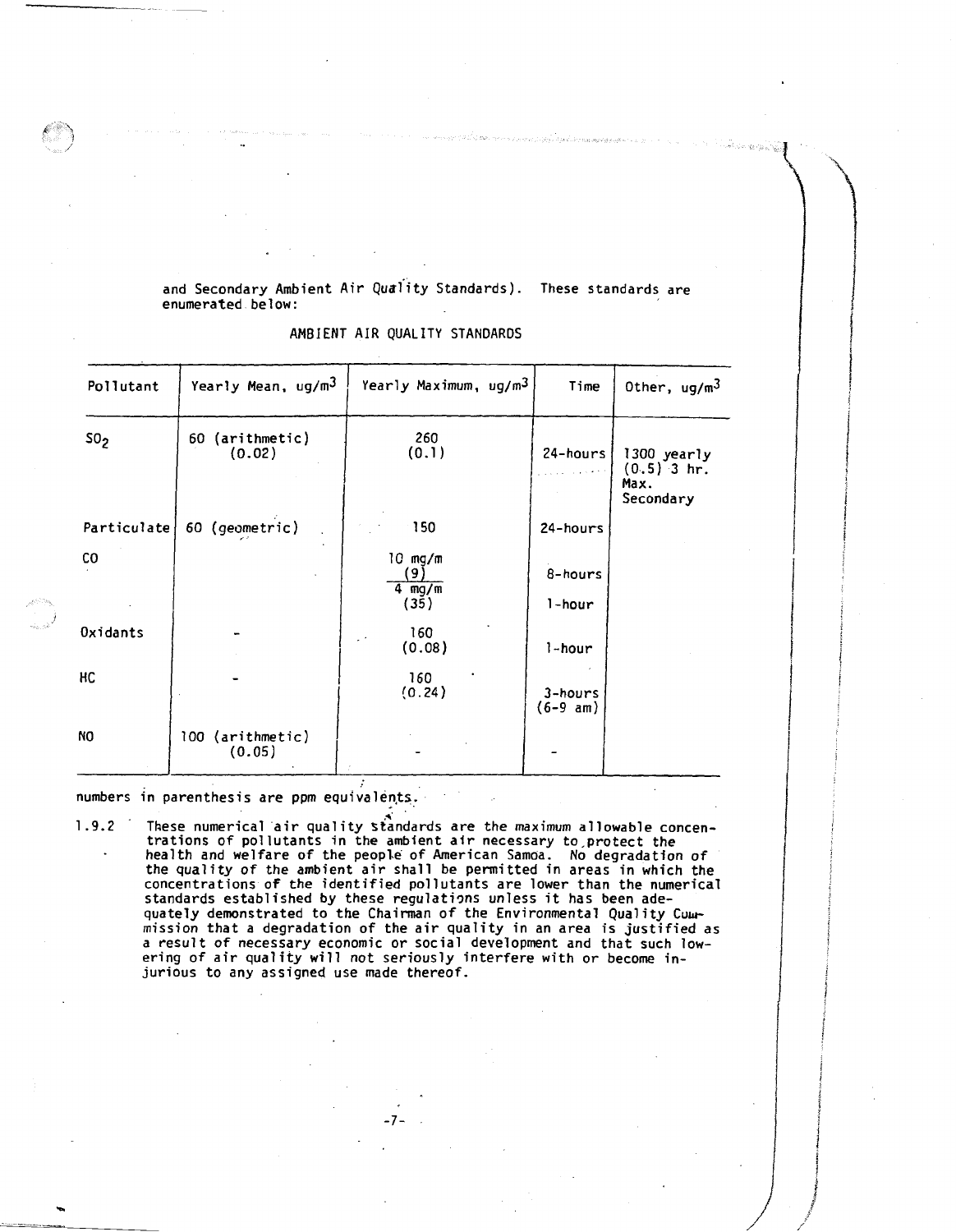### CONTROL OF OPEN BURNING

No person shall ignite, cause to be ignited, permit to be ignited or maintain any open fire except as follows:

- (a) Open fires for the cooking of food for human consumption on  $other$  than commercial premises;
- (b) Fires for recreational or ceremonial purposes;
- (c) Fires to abate a fire hazard, providing hazard is so declared<br>by the fire department or fire district having jurisdiction;
- $(d)$  Fires for prevention or control of disease or pests;
- (e) Fires for training personnel in the methods of fighting fires in<br>compliance with 3.1.1;
- (f) Fires for the disposal of dangerous materials, where there is no alternate method of disposal and burning is approved in advance by the Chairman.

 $(9)$  Agricultural burning

(h) Other open burning as deemed necessary by the Chairman.

 $\mathbf{r}$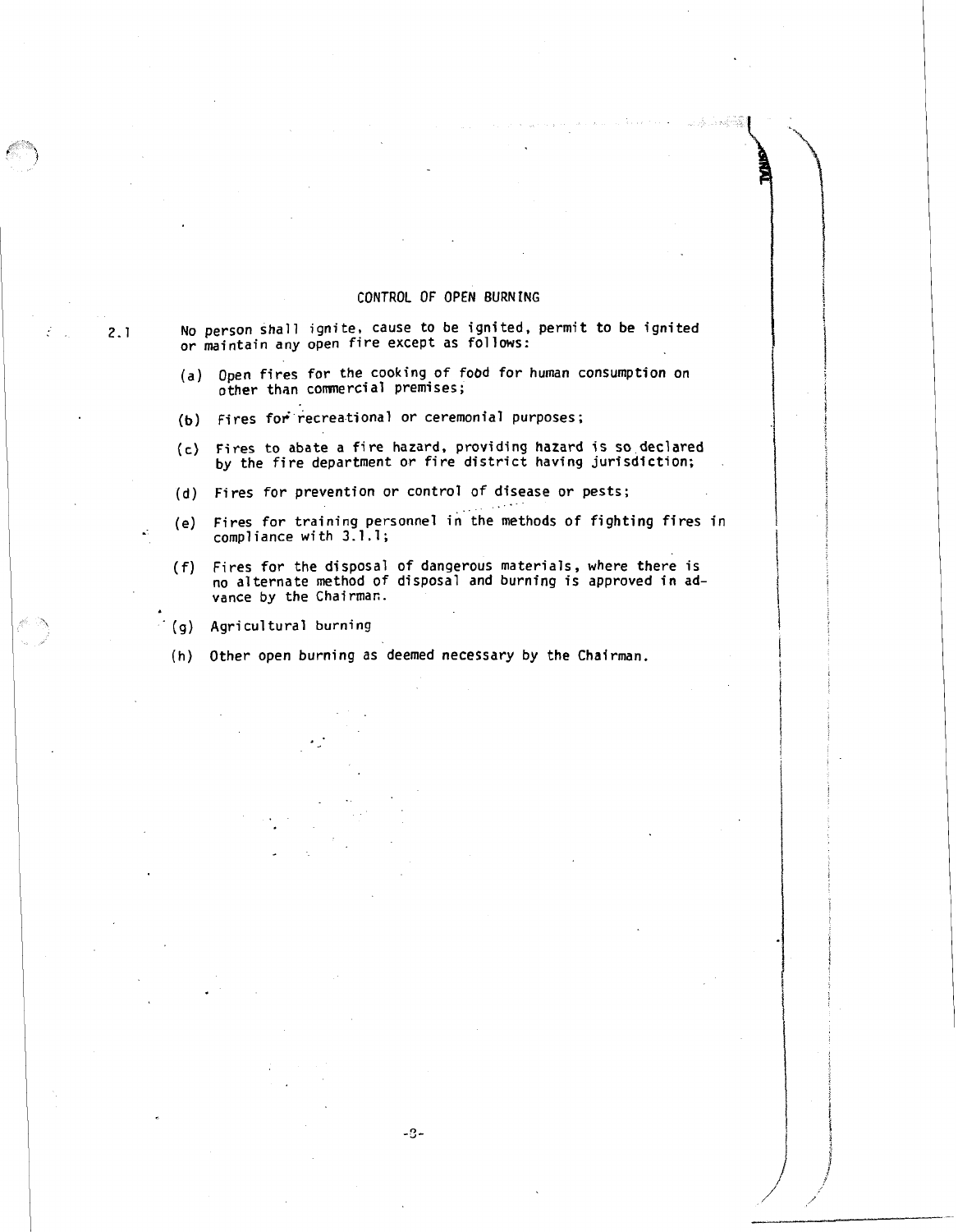### CONTROL OF PARTICULATE EMISSIONS

#### $3.1$ Visible Emissions

- Visible emission restrictions for stationary sources.  $3.1.1$ 
	- (a) No person shall cause or permit the emission of visible air pollutants of a shade or density equal to or darker than that designated as No. 1 on the Ringelmann chart or 20 percent opacity.
	- (b) A person may discharge into the atmosphere from any single source of emission, for a period **gr** periods aggregating not more than 3 minutes in any 60 minutes, air pollutants of a shade or density not darker than No. 3 on the Ringelmann chart or 60 percent opacity.
- Exceptions for uncombined water. The provision of this regulation shall  $3.1.2$ not apply to any emission which, except for the presence of uncombined water, such as condensed water vapor, would not be in violation of such provisions.
- $3.2$ Fugitive Dust
- No perscn shall cause or permit any materials to be handled, transported,  $3.2.1$ or stored; or a building, its appurtenances, or a road to be used, constructed, a1 tered, repaired or demo1 ished. without taking reasonable precautions to prevent particulate matter from becoming airborne. Such reasonable precautions shall include, but not be limited to, the following:
	- Use, where possible, of water or chemicals for control of dust in the demolition of existing buildings or structures, construction operations, the grading of roads or the clearing of land;  $\overline{\phantom{a}}$
	- Application of'asphalt, oil, water or suitable chemicals on dirt roads, materials stockpiles, and other surfaces which can give rise to airborne dusts;
	- Installation and use of hoods. fans. and fabric filters to enclose  $(c)$ and vent the handling of dusty materials. Adequate containment methods shall be employed during sandblasting or other similar operations.
	- (d) Covering, at all times when in motion, open bodied trucks transporting materials likely to give rise to airborne dusts;
	- (e) Conduct of agricultural practices such as tilling of land, application of fertilizers, etc., in such manner as to prevent dust from becoming airborne.
	- $(f)$  The prompt removal of earth or other material from paved streets onto which earth or other material has been transported by trucking or earth moving equipment, erosion by water. or other means.

 $3.2.2$ No perspn shill cause or permit the discharge of visible emissions beyond the lot line of the property on wbich the emissions originate.

.-**g** -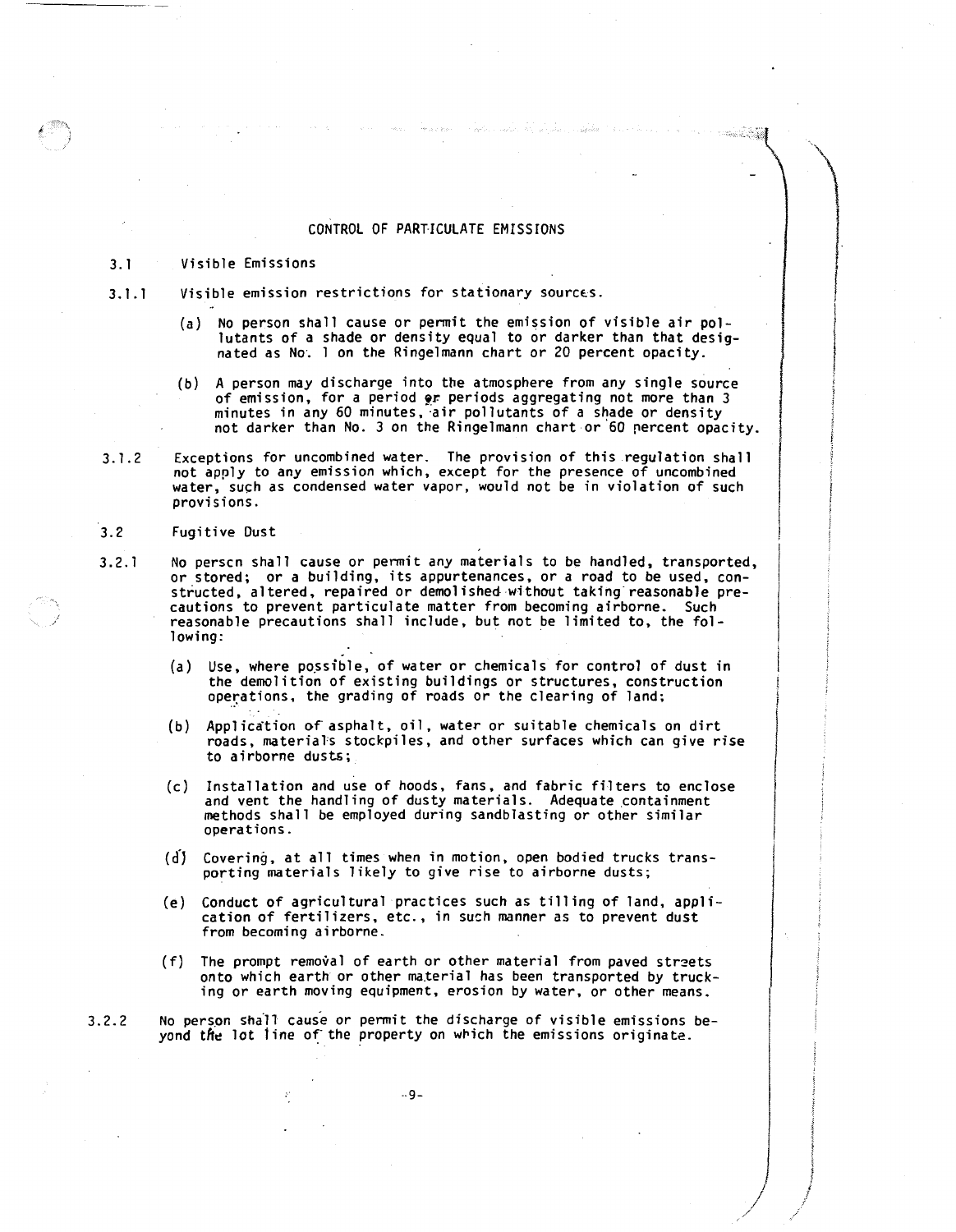$3.2.3$ When air pollutants escape from a building or equipment in such a manner and amount as to cause a nuisance or violate any regulations, the, Chairman may order that the building or equipment in which processing, hand1 ing, and storage are done be tightly closed and ventilated in such a way that all emissions from the building or equipment are treated to remove or destroy such air pollutants before emission to the open air.

 $\label{eq:10} \hat{J} = \hat{G}^{(1)}_{\mu\nu} + \hat{G}^{(2)}_{\mu\nu} + \hat{G}^{(3)}_{\mu\nu} + \hat{G}^{(4)}_{\mu\nu} + \hat{G}^{(5)}_{\mu\nu} + \hat{G}^{(6)}_{\mu\nu}$ 

(1986) Al Cambridge (1986) - Station (2006)

- $3.3$ Incineration
- .<br>No person shall cause or permit the emission of particulate matter from  $3.3.1$ any incinerator, of greater than 50 tons per day charging rate, to exceed 0.10 pounds per 100 pounds of refuse charged nor from any incinerator, of less than 50 tons per day charging rate, to exceed 0.20 pounds per 100 pounds of refuse charged.
- $3.3.2$ Emission tests shall be conducted at a maximum burning capacity of the incinerator.
- $3.3.3$ The burning capacity of an incinerator shall be the manufacturer's or designer's guaranteed maximwn rate or such other rate as may be determined by the Chairman in accordance with good engineering practices. In cases of conflict, the determination made by the Chairman shall govern.
- $3.3.4$ For the purposes of this regulation, the total of the capacities of all furnaces within one system shall be considered as the incinerator capacity.
- $3,4$ Fuel Burning Equipment
- $3.4.1$ No person shall cause or permit the emission, from fuel burning equipment burning solid fuel, or particulate matter in excess of 0.10 pounds per million 8.t.u. (0.54 qm/10 gm/cal) of heat input.
- $3.4.2$ For purposes of this regulation, the heat input shall be the aggregate heat content of .all fuels whose product of combustion pass through a stack or stacks. The heat input value used shall be the equipment maqufacturer's or designer's guaranteed maximum input, whichever is greater. The total heat input of all fuel burning units on a plant or premises shall be used for determining the maximum allowable amount of particulate matter which may be emitted.<br>Process Industries - General
- $3.5$ Process Industries - General

χř,

- No person shall cause or penit the emission of particulate matter in  $3.5.1$ any one hour from any source in excess of the amount shown in Table 1 for the process weight rate allocated to such source.
- $3.5.3$ Process weight per hour is the total weight of all materials introduced into any specific process that may cause any emission of particulate matter. Solid fuels charged will be considered as part of the process weight, but liquid and gaseous fuels and combustion air will not.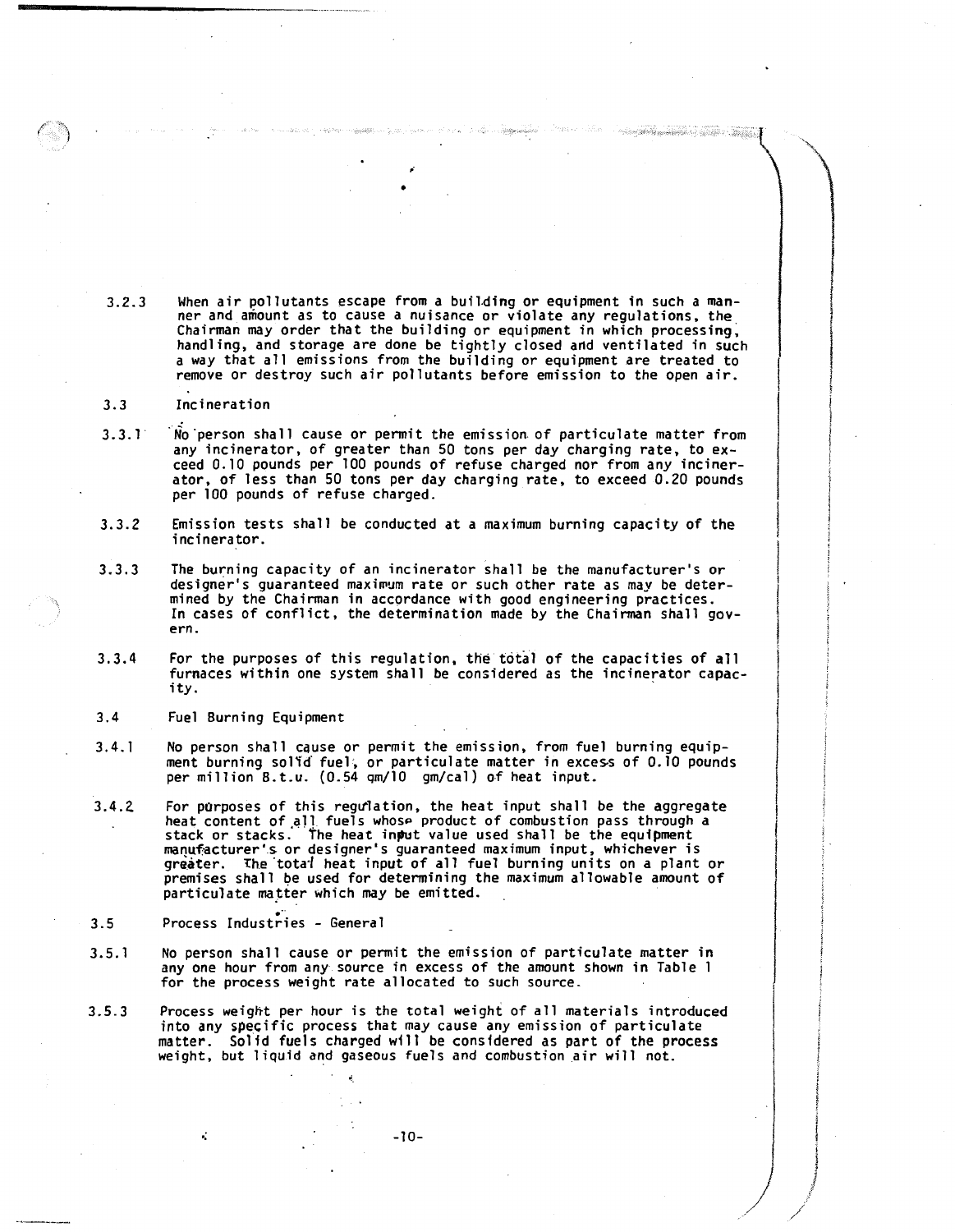PARTICULATE EMISSION ALLOWABLE BASED ON PROCESS WEIGHT

TABLE 1

| Process Weight<br>Rate<br>Lb/Hr | Rate of<br>Emission Lb/Hr | Process Weight<br>Rate Lb/Hr | Rate of<br>Emission Lb/Hr. |
|---------------------------------|---------------------------|------------------------------|----------------------------|
| 50                              | .24                       | 3400                         | 5.44                       |
| 100                             | . 46                      | 3500                         | 5.52                       |
| 150                             | .66                       | 3600                         | 5.61                       |
| 200                             | .85                       | 3700                         | 5.69                       |
| 250                             | 1.03                      | 3800                         | 5.77                       |
| 300                             | 1.20                      | 3900                         | 5.85                       |
| 350                             | 1.35                      | 4000                         |                            |
|                                 |                           |                              | 5.93                       |
| 400                             | 1.50                      | 4100                         | 6.01                       |
| 450                             | 1.63                      | 4200                         | 6.08                       |
| 500                             | 1.77.                     | 4300                         | 6.15                       |
| 550                             | 1.89                      | 4400                         | 6.22                       |
| 600                             | 2.01                      | 4500                         | 6.30                       |
| 650                             | 2.12                      | 4600                         | 6.37                       |
| 700                             | 2.24                      | 4700                         | 6.45                       |
| 750                             | 2.34                      | 4800                         | 6.52                       |
| 800                             | 2.43                      | 4900                         |                            |
| 850                             | 2.53                      | 5000                         | 6.60                       |
|                                 | $\mathbf{1}$ .            |                              | 6.67                       |
| 900                             | 2.62                      | 5500                         | 7.03                       |
| 950                             | 2.72                      | 6000                         | 7.37                       |
| 1000                            | 2.80                      | 6500                         | 7.71                       |
| 1100                            | 2.97                      | 7000                         | 8.05                       |
| 1200                            | $3.12^*$                  | 7500                         | 8.39                       |
| 1300                            | 3.26                      | 8000                         | 8.71                       |
| 1400                            | 3.40                      | 8500                         | 9.03                       |
| 1500                            | 3.54                      | 9000                         | 9.36                       |
| 1600                            | $3.66$ $\cdot$            | 9500                         | 9.67                       |
| 1700                            | 3.79                      | 10000                        | 10.00                      |
| 1800                            | 3.91                      | 11000                        | 10.63                      |
| 1900                            | 4:03                      | 12000                        | 11.28                      |
| 2000                            | 4.14.                     | 13000                        | 11.89                      |
| 2100                            | 4.24                      | 14000                        | 12.50                      |
| 2200                            | 4.34                      | 15000                        |                            |
| 2300                            | 4.44                      | 16000                        | 13.13                      |
|                                 |                           |                              | 13.74                      |
| 2400                            | 4,55                      | 17000                        | 14.36                      |
| 2500                            | 4.64                      | 18000                        | 14.97                      |
| 2600                            | 4.74                      | 19000                        | 15.58                      |
| 2700                            | 4.84                      | 20000                        | 16.19                      |
| 2800                            | 4.92                      | 30000                        | 22.22                      |
| 2900                            | 5.02                      | 40000                        | 28.30                      |
| 3000                            | 5.10                      | 50000                        | 34.30                      |
| 3100                            | 5.18                      | 60000                        | 40.00                      |
| 3200                            | 5.27                      |                              |                            |
| 3300                            | 536                       |                              |                            |

 $-11-$